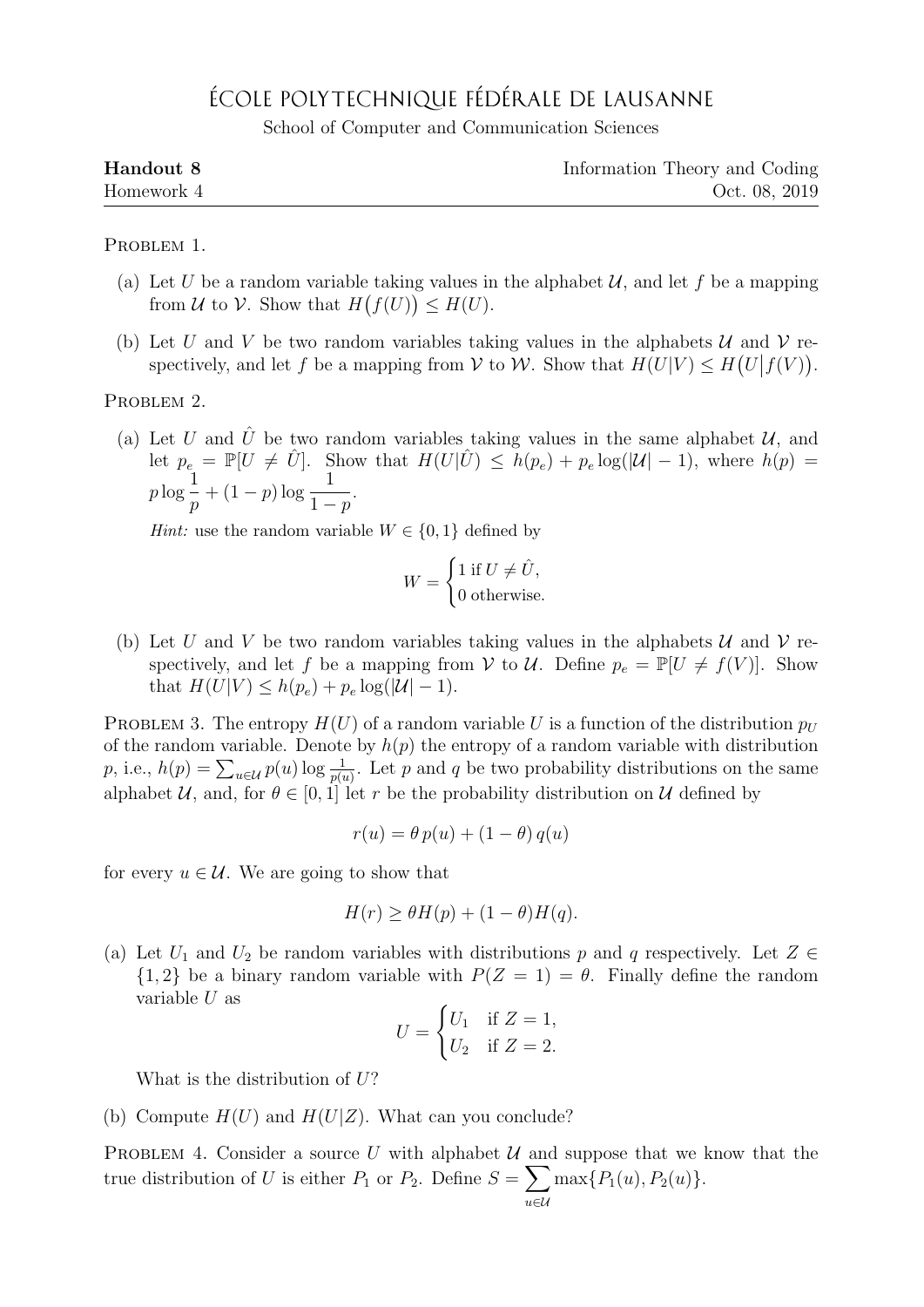- (a) Show that  $S \leq 2$  and give a necessary and sufficient condition for equality.
- (b) Show that there exists a prefix-free code where the length of the codeword associated to each symbol  $u \in \mathcal{U}$  is  $l(u) = \lceil \log_2 \frac{S}{\max\{P_1(u)\}}\rceil$  $\max\{P_1(u), P_2(u)\}$ m .
- (c) Show that the average length  $\overline{l}$  (using the true distribution) of the code constructed in (b) satisfies  $H(U) \leq \bar{l} \leq H(U) + \log S + 1 \leq H(U) + 2$ .

Now assume that the true distribution of U is one of k distributions  $P_1, \ldots, P_k$ .

(d) Show that there exists a prefix-free code satisfying  $H(U) \leq \overline{l} < H(U) + \log_2 S + 1 \leq$  $H(U) + \log_2 k + 1$ , where  $S = \sum$ u∈U  $\max\{P_1(u), \ldots, P_k(u)\}.$ 

PROBLEM 5. Let  $(X_1, Y_1), \ldots, (X_n, Y_n)$  be *n* pairs of random variables which may or may not be independent. For every  $i \geq 1$  and  $j \leq n$ , define  $X_i^j$  $i_i^j$  to be the sequence  $X_i, \ldots, X_j$  if  $i \leq j$ , and to be ø if  $i > j$ . Define  $Y_i^j$  $X_{n+1}^j = Y_1^0 = \emptyset$  we have  $I(X_{n+1}^n; Y_n) = I(Y_1^0; X_1) = 0$  and  $I(Y_1^{n-1}; X_n | X_{n+1}^n) = I(Y_1^{n-1}; X_n)$ .

(a) Show that 
$$
I(Y_1^{n-1}; X_n) = \sum_{i=1}^{n-1} I(X_n; Y_i | Y_1^{i-1}).
$$

(b) Show that 
$$
\sum_{i=1}^{n} I(X_{i+1}^{n}; Y_i | Y_1^{i-1}) = \sum_{i=1}^{n} I(Y_1^{i-1}; X_i | X_{i+1}^{n}).
$$

PROBLEM 6. Recall that s is a prefix of t if t is of the form  $t = sv$ , the concatenation of s and v for some string v. Similarly we say s is a suffix of t if  $t = vs.$  E.g., the suffixes of "banana" are "a", "na", "ana", "nana, "anana" and "banana".

A code  $\mathcal C$  is said to be a *fix-free code* if and only if no codeword is the prefix or the suffix of any other codeword. Let  $l_1, \ldots, l_k$  be k integers satisfying  $l_1 \leq \ldots \leq l_k$ . Consider the following algorithm:

- Initialize  $A_i = \{0,1\}^{l_i}$  as the set of available codewords of length  $l_i$  for every  $1 \leq i \leq k$ . for  $i = 1...k$  do if  $A_i \neq \emptyset$  then - Pick  $C(i) \in A_i$ . for  $j = i \dots k$  do - (\*) Remove from  $A_j$  all the words which start with  $\mathcal{C}(i)$ . - (\*\*) Remove from  $A_j$  all the words which end with  $\mathcal{C}(i)$ . end else | - Algorithm failure. end end - Return  $\mathcal{C} = \{ \mathcal{C}(i) : 1 \leq i \leq k \}.$ 

- (a) For every  $1 \leq i \leq k$  and every  $i \leq j \leq k$ , show that the number of words in  $A_j$  that start with  $\mathcal{C}(i)$  is  $2^{l_j-l_i}$ , and that the number of words in  $A_j$  that end with  $\mathcal{C}(i)$  is  $2^{l_j-l_i}$ .
- (b) Show that the number of words that are removed from  $A_j$  in (\*) and (\*\*) is at most  $2^{l_j-l_i+1}$ .